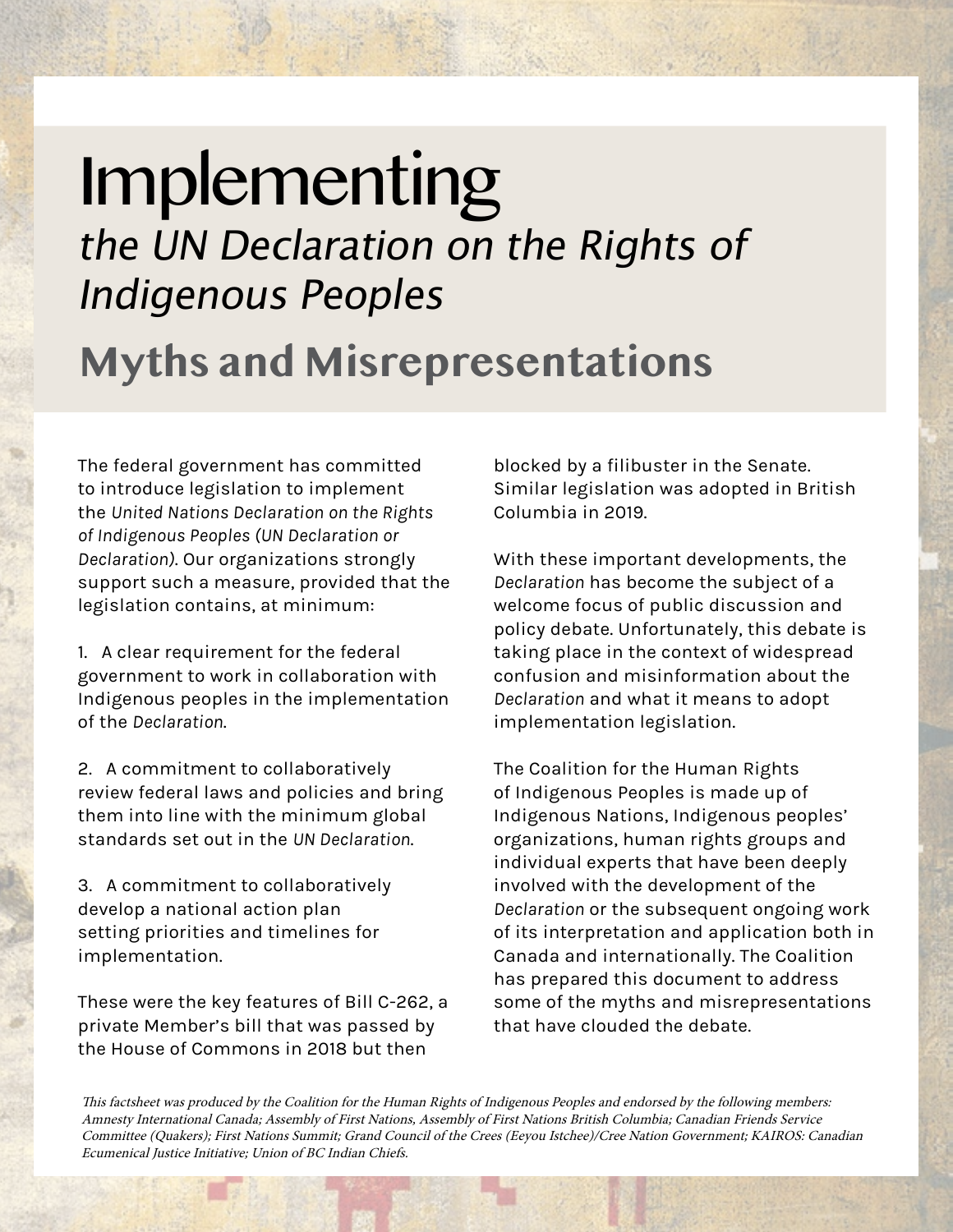**1. 'The** *UN Declaration* **is merely aspirational and there is no current obligation for governments in Canada to actually implement it'**

#### This is simply false.

The UN General Assembly adopted the *UN Declaration on the Rights of Indigenous Peoples* in 2007 as minimum standards" for all States. The intent that all States should live up to these standards has been repeatedly reaffirmed through subsequent UN General Assembly resolutions. The *Declaration* is now a consensus international human rights instrument unopposed by any State.

The *Declaration* was developed through an extensive, more than two-decade long process of research, drafting and deliberation in which Canada was an active participant. For the government to participate in this process, support resolutions calling for its implementation, and then ignore the *Declaration* in policies and decisions would be exactly the kind of bad faith conduct that the Supreme Court has said is incompatible with the constitutional duty to act honourably in respect to the rights of First Nations, Inuit and Métis peoples.

In fact, the *Declaration* already has legal effect in Canada. Canadian courts have established that declarations and other sources of international human rights law are relevant and persuasive sources for interpretation of human rights in Canada's Constitution. What's more, Canadian courts generally favour interpretations of domestic law that are consistent with Canada's international obligations. Canadian courts and tribunals have already used

the *Declaration* to help interpret Canadian laws and ensure that their application complies with Canada's international obligations.

The *Declaration* is a particularly powerful source of interpretation of Canada's legal obligations with regard to Indigenous peoples. The lengthy deliberations leading to its adoption, and the direct role that Canada and First Nations, Inuit and Métis peoples played in its creation, makes the *Declaration* especially authoritative. Furthermore, all the provisions in the *Declaration* were developed on the basis of existing standards in international law. Many of these standards were already legally binding on Canada, either due to their acceptance as matters of customary international law, or because they are necessary to fulfil obligations under the human rights treaties that Canada has ratified.

For example, the right of selfdetermination of all peoples was already established in the UN Charter and in two core, legally-binding, human rights treaties, the *International Covenant on Civil and Political Rights* and the *International Covenant on Economic, Social and Cultural Rights*. The Inter-American Commission on Human Rights has concluded that the duty to protect the land rights of Indigenous peoples is a matter of customary international law. The *Declaration's* provisions on free, prior and informed consent mirror how these and other international human rights instruments, such as the *International Convention on the Elimination of All Forms of Racial Discrimination*, have been interpreted by the very bodies set up by the UN to oversee their implementation.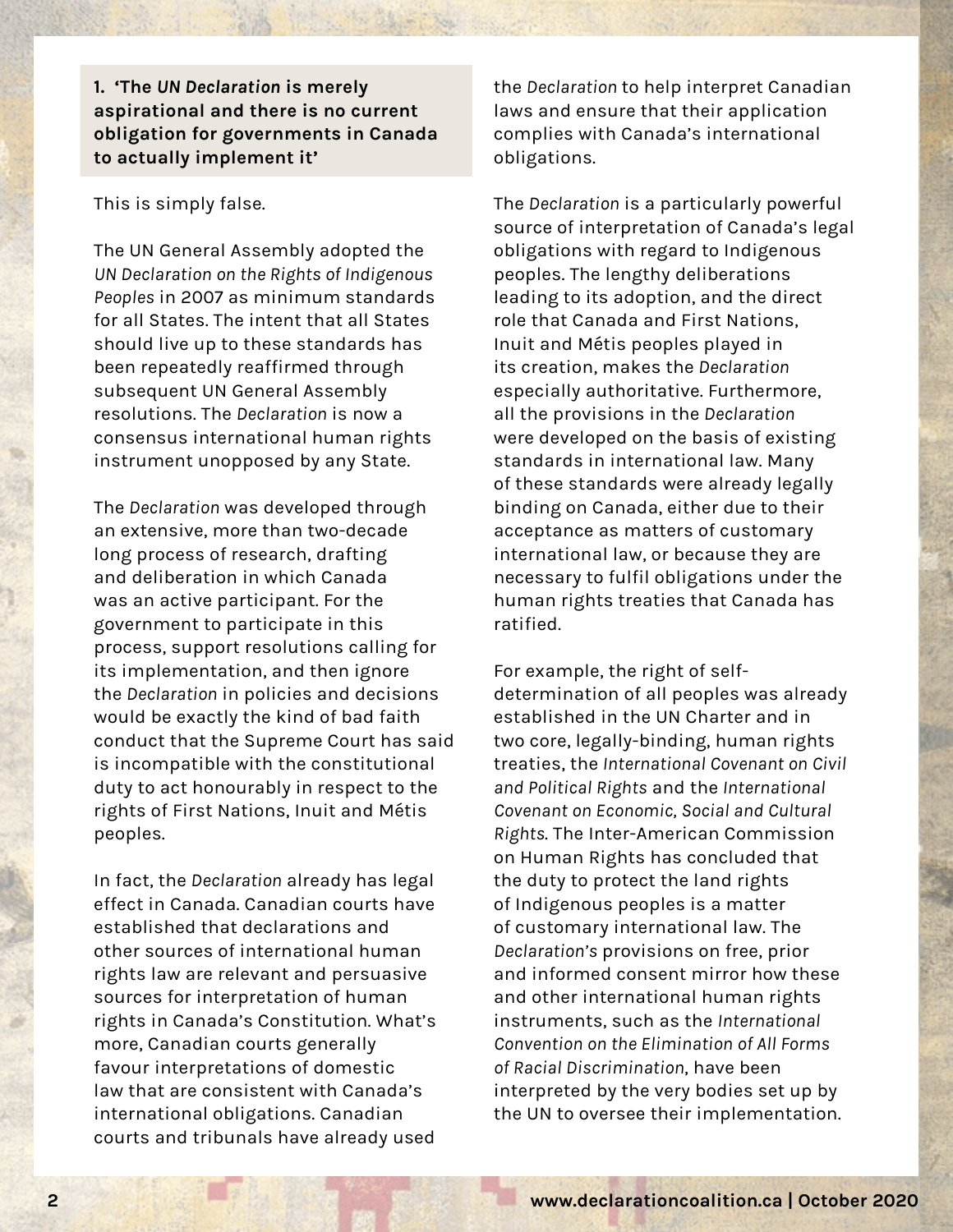#### **2. 'The** *UN Declaration* **leads to Indigenous peoples having rights that other people don't.'**

The *Declaration* is based on universal principles such as the right of selfdetermination and the right to live free from discrimination — rights guaranteed to all peoples and all individuals respectively. However, like other international human rights instruments, the *UN Declaration* interprets and applies these rights to a specific context  $-$  in this case, the distinct needs of Indigenous peoples resulting from the long history of colonialism, dispossession, marginalization and impoverishment. The *Declaration* also requires States to uphold the commitments that they have made to Indigenous peoples through Treaties and other agreements.

The *Declaration* also includes numerous balancing provisions to ensure that when the *Declaration* is interpreted and applied in diverse national contexts, the human rights of all shall be respected.

#### **3. 'The** *UN Declaration* **undermines the careful balancing of rights that has characterized Canadian constitutional tradition.'**

Nothing could be farther from the truth.

Again, the *Declaration* includes some of the most comprehensive balancing provisions in any international human rights instrument. The language of Article 46 of the *Declaration*, which calls for the *Declaration* to be interpreted in accordance with the principles of justice, democracy, respect for human rights, equality, nondiscrimination, good governance and

good faith is wholly consistent with Canadian constitutional traditions. In a May 2008 open letter, 100 Canadian legal scholars and other experts stated that the *Declaration* is consistent with the Canadian Constitution and Charter of Rights and Freedoms and profoundly important for fulfilling their promise.

**4. 'The** *UN Declaration's* **provisions on free, prior and informed consent would create an absolute veto over resource development projects.'**

The *Declaration* never uses the word veto. It is not credible to claim that the *Declaration's* provisions on free, prior and informed consent (FPIC) are absolute. In fact, they are clearly subject to the same balancing provisions as all other articles in the *Declaration* and must be interpreted and applied in this light. The FPIC provisions are also not arbitrary: they are necessary to protect and uphold fundamental legal rights.

The *Declaration's* FPIC provisions are an expression of the inherent right to selfdetermination. FPIC is also intended to provide a rigorous safeguard against State decision-making processes that ignore the consequences for the health, well-being and cultural integrity of Indigenous nations, communities, families and individuals. The necessity for such provisions should not be controversial in Canada, given the public acknowledgement of the tragic harms that have been repeatedly inflicted on Indigenous peoples through decisions imposed against their wishes.

Respect for FPIC puts Indigenous peoples in a more equitable position when their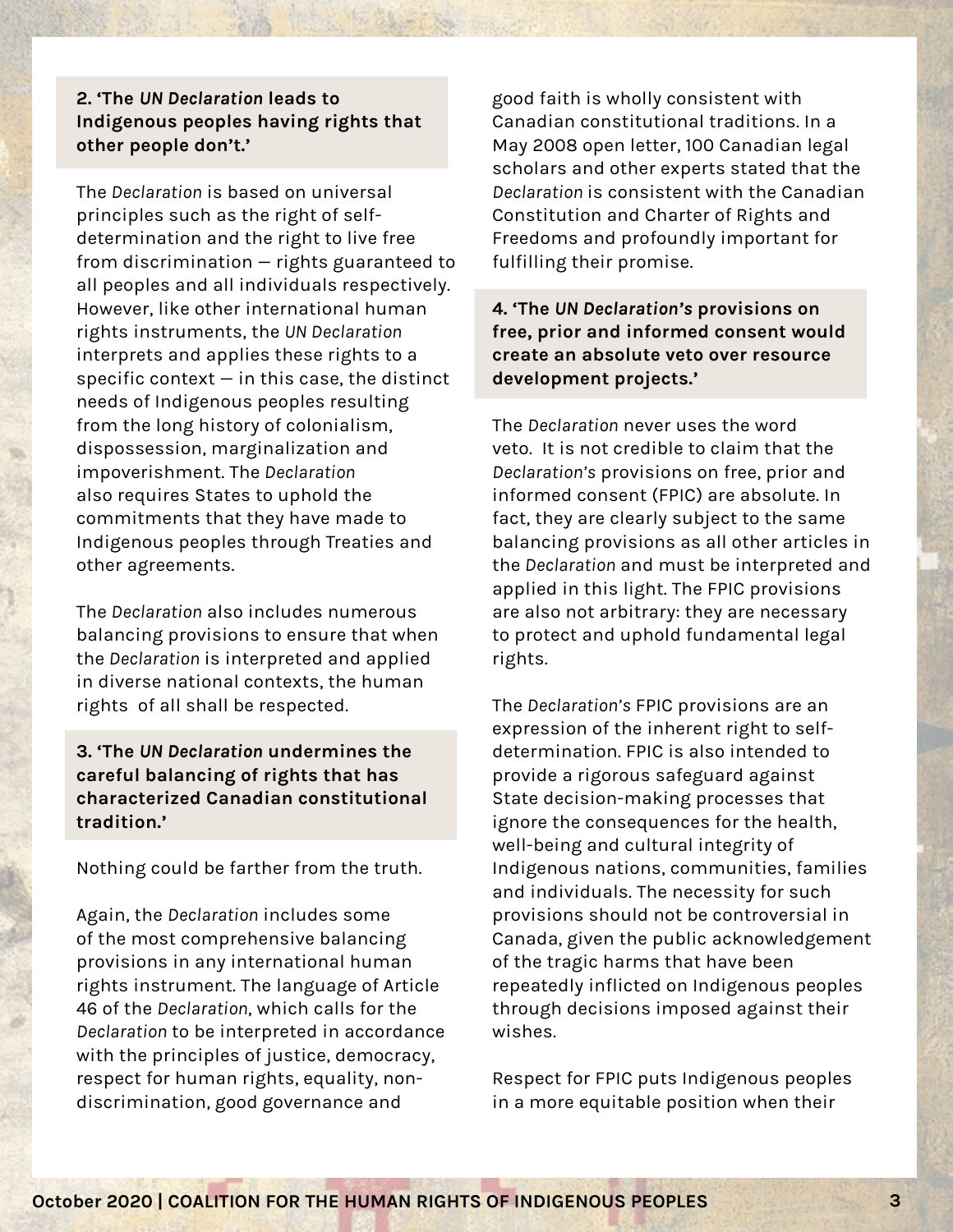representatives come to the table with government or industry. A commitment to move forward on the basis of mutual respect and agreement promotes reconciliation rather than conflict. FPIC also provides government, business and Indigenous peoples with the certainty that they seek for long-term planning.

To understand the implications of FPIC in any given situation, the specific facts and the law must be fully considered. Consistent with the need for rigorous protection of the rights of Indigenous peoples, any limitations on FPIC should be rare and never arbitrary. Article 46 affirms that the exercise of rights set out in *the Declaration* should be subject to only such limitations as are determined by law and in accordance with international human rights standards. Furthermore, such limitations must be non-discriminatory" and strictly necessary solely for the purpose of securing due recognition and respect for the rights and freedoms of others and for meeting the just and most compelling requirements of a democratic society.

**5. 'The** *UN Declaration* **only requires States to seek the consent of Indigenous peoples which means States can freely ignore Indigenous peoples who refuse to grant such consent.'**

During the discussions and negotiations on the *UN Declaration*, Indigenous peoples expressly rejected any reference to seek" consent. The phrase seek consent does not appear in the *Declaration*.

As noted above, the free, prior and informed consent provisions of the *Declaration* are clearly intended to provide a meaningful standard of rights protection and

fulfillment. Even a good faith consultation process requires States to take the views and decisions of Indigenous peoples seriously. Free, prior and informed consent requires much more than that.

Articles 19 and 32.2 set out a requirement for States to consult and cooperate in good faith with the Indigenous peoples concerned through their own representative institutions in order to obtain their free and informed consent a) before adopting and implementing legislative measures that may affect them (Article 19) and b) prior to the approval of any project affecting their lands or territories or other resources, particularly in connection with the development, utilization or exploitation of mineral, water or other resources (Article 32.2).

Clearly, there is nothing in these articles to imply that States are entitled to simply ignore the decisions made by Indigenous peoples. That would not be consistent with the requirement of good faith consultation and cooperation.

Critically, no article of the *Declaration* should be read in isolation. Articles 19 and 32.2 need to be interpreted and applied consistent with other provisions in the *Declaration* and in the larger body of international law. These include the *Declaration's* affirmation of Indigenous peoples' right of self-determination (Article 3) and the right to determine and develop priorities and strategies for exercising their right to development (Article 23), as well as numerous other articles affirming the right of Indigenous peoples to determine and control their own lives and futures. For example, Article 32.1 of the *UN Declaration* affirms Indigenous peoples have the right to determine and develop priorities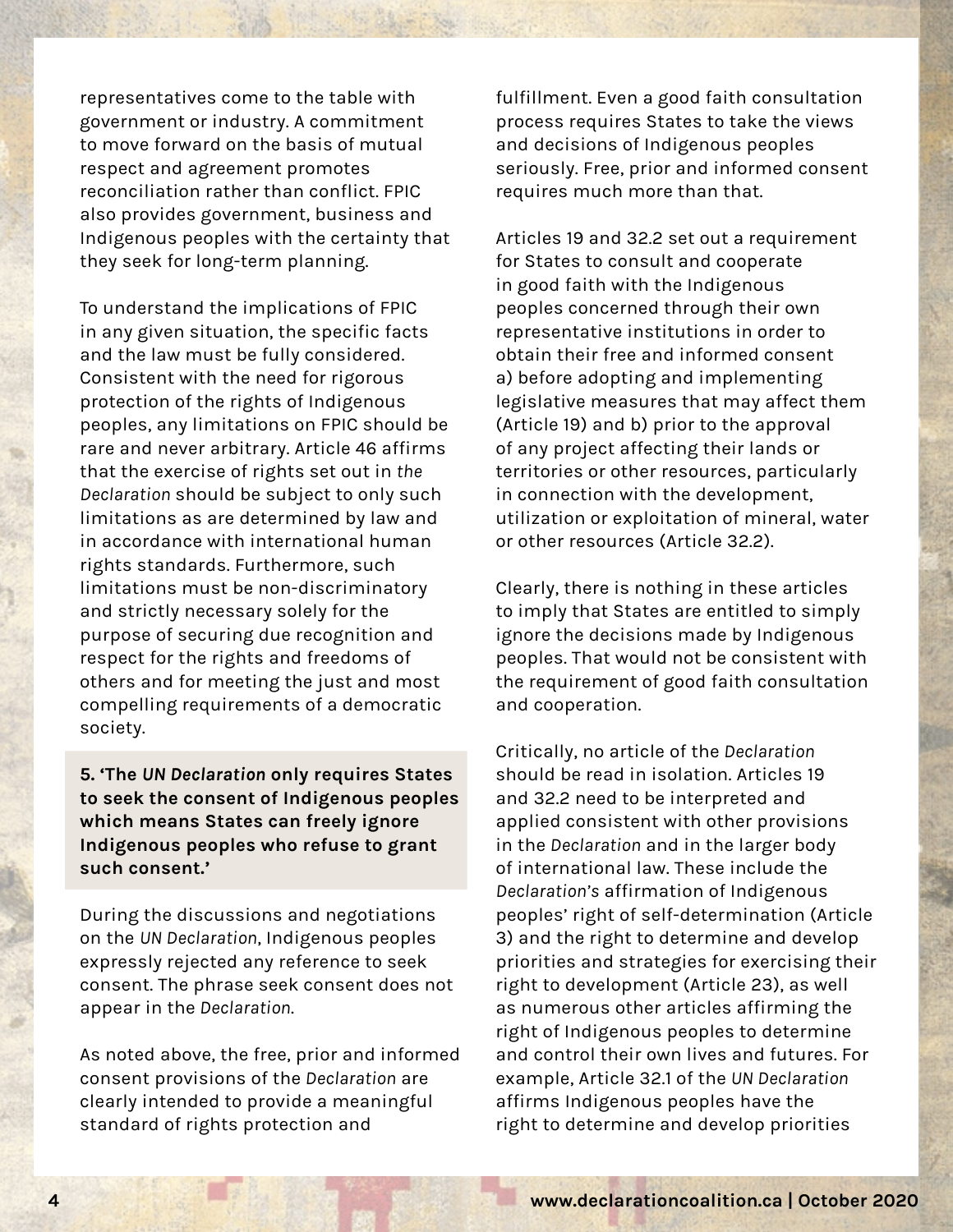and strategies for the development or use of their lands or territories and other resources."

The *Declaration* must also be interpreted alongside the findings of the UN Committee on the Elimination of Racial Discrimination which – along with other independent, expert bodies charged with interpreting legally-binding international and regional human rights conventions and covenants – has explicitly called on States to ensure that, in regard to Indigenous peoples, no decisions directly relating to their rights and interests are taken without their informed consent [CERD General Recommendation 23, 1997].

It's also worth noting that there are instances where Canadian courts have already explicitly affirmed the right of Indigenous peoples to grant or withhold consent, including in respect to title lands (*Tsilhqot'in Nation*, 2014) and as part of the spectrum of the duty to consult and accommodate where there is potential for very serious impacts (*Delgamuukw*, 1997 and *Haida Nation*, 2004). There are also numerous contexts in which a requirement of consent is already accepted in Canadian practice, including Treaty-making.

#### **6. 'FPIC should be rejected in favour of the standards of consultation developed by the Supreme Court of Canada.'**

The idea that Canada must chose between domestic jurisprudence and international law is false. The Canadian Constitution is a living tree, meaning that its interpretation continues to evolve as Canadian society and the world changes. International human rights standards are part of that evolution.

International standards on consultation and consent predate the emergence of the duty to consult in Canadian jurisprudence and have helped shape the arguments that Indigenous peoples have brought into Canadian courts.

Although opponents of the *UN Declaration* often chose to ignore this fact, the earliest Supreme Court decisions that established the duty to consult in domestic jurisprudence, the 1997 *Delgamuukw* decision and the 2004 *Haida Nation* decision, both affirm that there are instances where federal, provincial and territorial governments have a constitutional obligation to obtain the consent of Indigenous nations. In the 2014 *Tsilhqot'in* decision, the Supreme Court concluded that consent is a requirement of Indigenous title to lands and resources. Rather than contradicting or supplanting this jurisprudence, implementation of the FPIC provisions of the *UN Declaration* will provide greater clarity and substance to standards already affirmed by the Supreme Court.

### **7. 'The inclusion of the principle of territorial integrity in Article 46 undermines the right of selfdetermination and other rights in the** *Declaration.***'**

Article 46.1 includes the statement that nothing in the *Declaration* may be construed as authorizing or encouraging any action which would dismember or impair, totally or in part, the territorial integrity or political unity of sovereign and independent States. This one phrase should not be interpreted in isolation. It is detrimental to the advancement of the rights of Indigenous peoples to exaggerate its significance.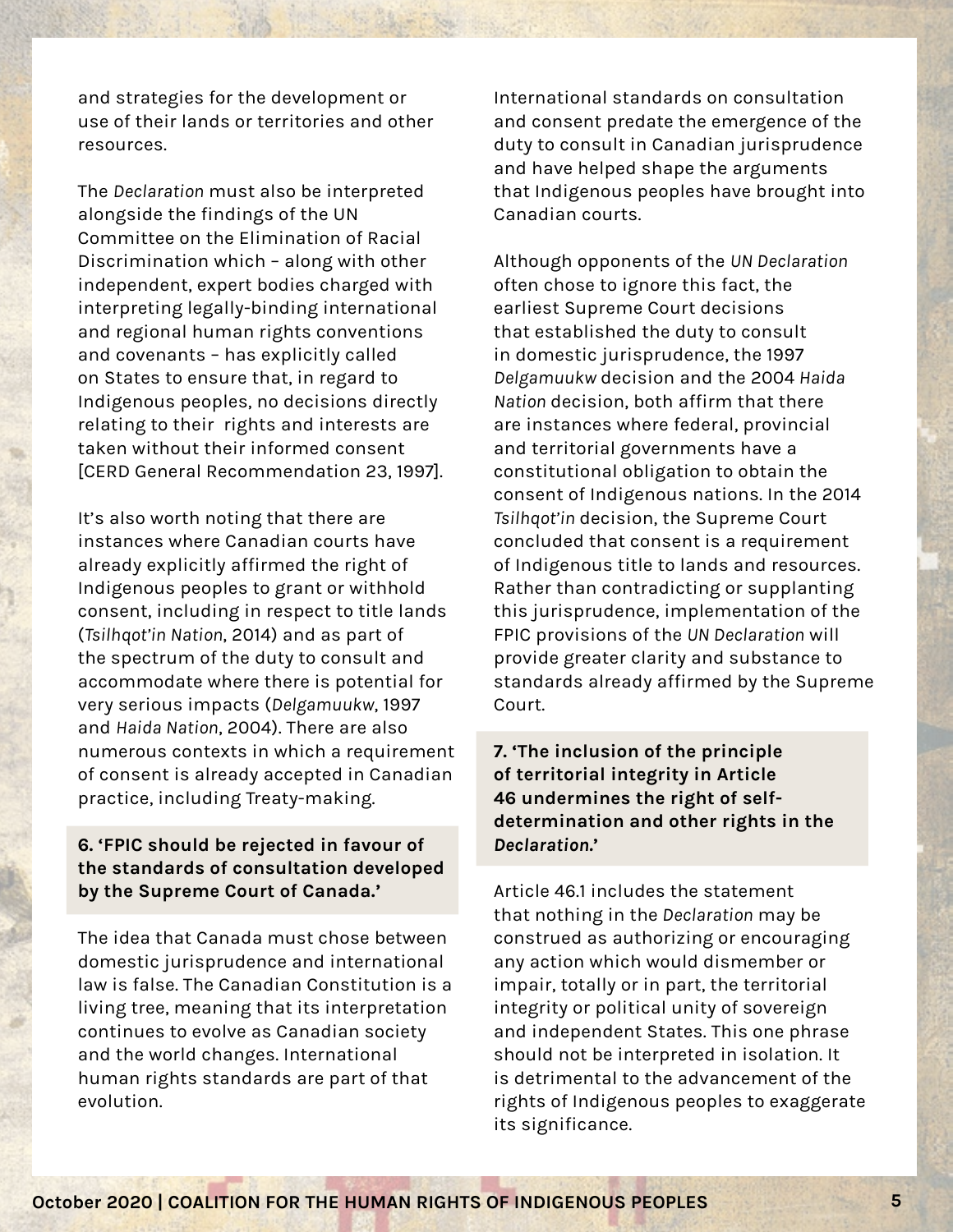The principle of territorial integrity already existed in international law when the *Declaration* was adopted; it was not created in the *Declaration*. Application of the principle of territorial integrity in the context of Indigenous peoples' right to self-determination and other rights must be consistent with the other provisions of the *Declaration* and with the wider body of international law.

The *Declaration* is clear that Indigenous peoples have the same right to selfdetermination as all other peoples. The first preambular paragraph affirms that, in adopting the *Declaration*, the General Assembly is: "Guided by the purposes and principles of the Charter of the United Nations". The Charter's purposes and principles include the principle of equal rights and self-determination of peoples. In addition, preambular paragraph 17 affirms that nothing in this *Declaration* may be used to deny any peoples their right to self-determination, exercised in conformity with international law.

As a principle of international law, the rights of Indigenous peoples cannot be interpreted in a discriminatory way that would create a lesser standard than that enjoyed by other peoples. This point of interpretation is explicit in the *Declaration* itself. Article 1 of the *Declaration* affirms: Indigenous peoples have the right to the full enjoyment, as a collective or as individuals, of all human rights as recognized in the Charter of the United Nations and international human rights law. Article 2 affirms: Indigenous peoples are free and equal to all other peoples and have the right to be free from any kind of discrimination. Article 45 stipulates: Nothing in this *Declaration* may be

construed as diminishing or extinguishing the rights indigenous peoples have now or may acquire in the future.

Any effort to invoke the principle of territorial integrity to limit or diminish the rights of Indigenous peoples would also be subject to the important interpretative provisions found in the rest of Article 46. Article 46.2 expressly states that any limitations on the rights contained in the *Declaration* must not only be consistent with international law, but must also be non-discriminatory and strictly necessary solely for the purpose of securing due recognition and respect for the rights and freedoms of others and for meeting the just and most compelling requirements of a democratic society. Furthermore, Article 46.3 says that all provisions in the *Declaration* are to be interpreted in accordance with the principles of justice, democracy, respect for human rights, equality, non-discrimination, good governance and good faith."

#### **8. 'Implementation of the** *UN Declaration* **would undermine existing rights of Indigenous peoples in Canada, including Treaty rights.'**

International human rights standards are created to raise the bar for human rights, not lower it. States should always uphold the highest applicable standards.

The *Declaration* explicitly states that Indigenous peoples have the right to the recognition, observance and enforcement of treaties, agreements and other constructive arrangements concluded with States or their successors and to have States honour and respect such treaties, agreements and other constructive arrangements (Article 37.1). Furthermore,